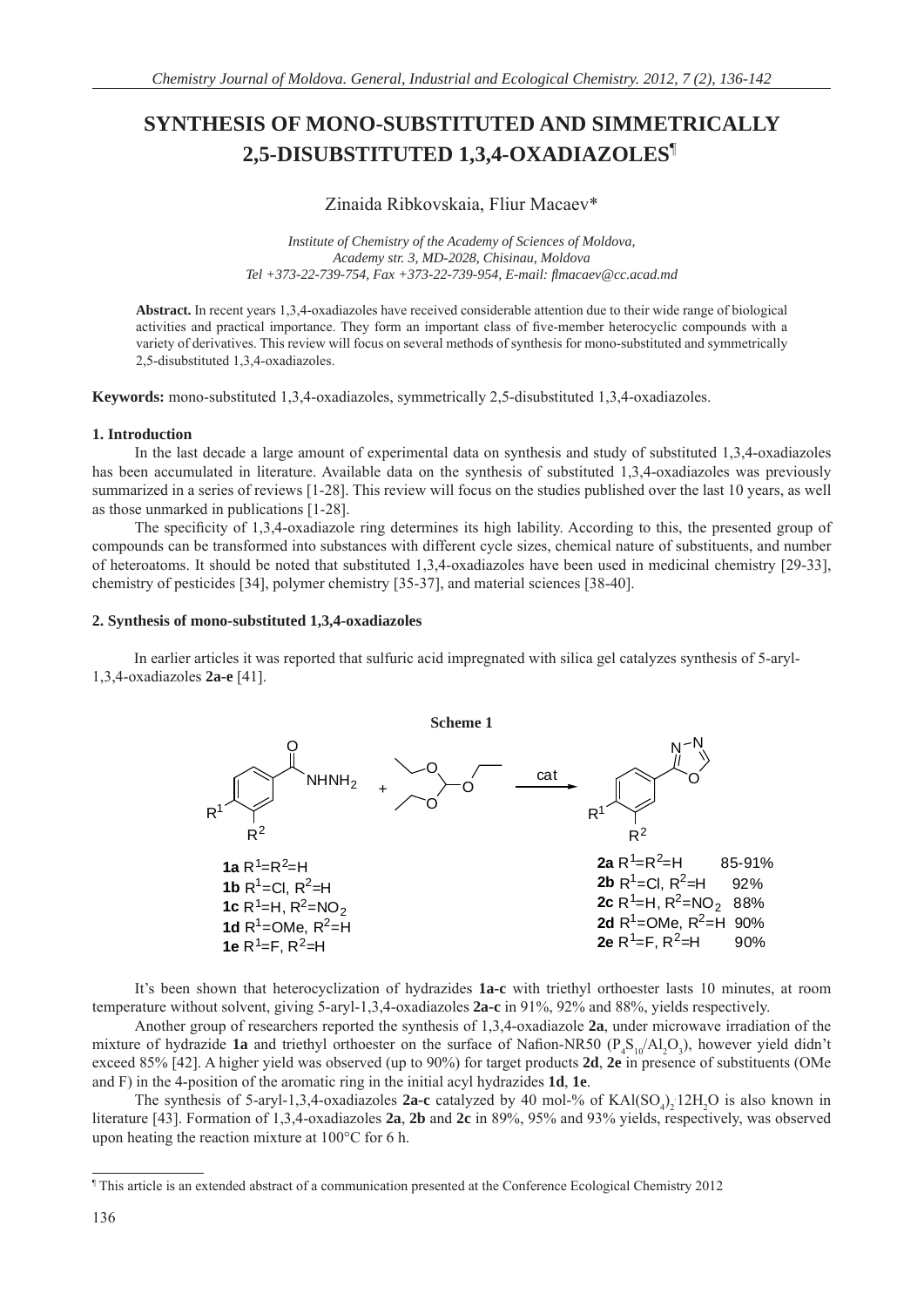1,3,4-oxadiazoles **2a**, **2d** were obtained by heating the corresponding hydrazides **1a**, **1d** with triethyl orthoester up to 100°C in the presence of catalytic amounts of p-TsOH. Authors [44], used products **2a**, **2d** for the synthesis of the not peptide type inhibitors for human pancreatic elastase illustrated in structures **3a**, **3b** (Scheme 2).





 New inhibitors of biosynthesis of pathogenic bacteria were obtained by initial benzylation of hydroxy esters **4a**, **4b** in 2009 by the authors [45] (Scheme 3).



Hydrazinolysis of esters **5a**, **5b** has led to the products **6a**, **6b**. It's been shown that heating of hydrazides **6a**, **6b** reflux in the solution of triethyl or trimethyl orthoester with distillation of the formed alcohol, facilitate the reaction of heterocyclization with the 1,3,4-oxadiazoles **7a**, **7b** formation. It was established that the product **7a** has a higher bioactivity in comparison with the bioactivity of the nitrogen-containing analogue **7b**.

Another group of researchers reported [46] about synthesis of cathepsin K inhibitors (Cathepsin K), which provokes human breast cancer (Scheme 4).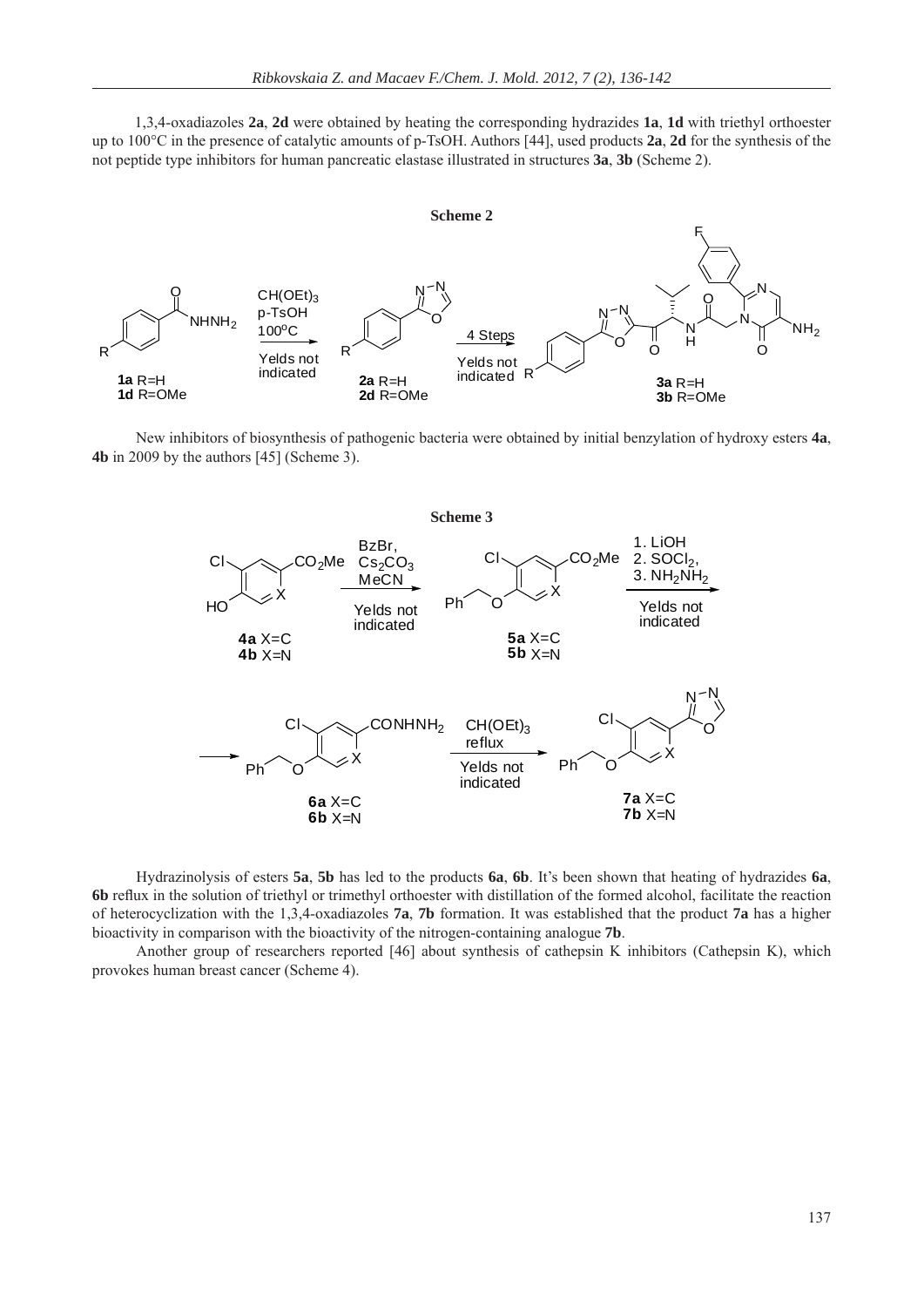

Regioselective synthesis of hydrazides **9a**, **9b** from the acids **8a**, **8b** was the precursor of heterocyclization. It was found that the latter reaction is realized in presence of 1-methoxy-N-trimethylammoniosulfonyl-methanimidate (Burgess reagent) under microwave irradiation, or in THF solution at 40°C in presence of 2,4-bis(methoxyphenyl)- 1,3,2,4-dithiaphosphetane-2,4-disulfi de (Lavenson reagent). 1,3,4-Oxadiazoles **10a**, **10b** were further transformed into the target amides **11a**, **11b**.

In conclusion it should be noted a number of publications on the synthesis of 2-aryl-1,3,4-oxadiazoles involving benzoic acids **12a-12g** and (N-isocyananimino) triphenylphosphorane **13** [47-50] according to the scheme 5.

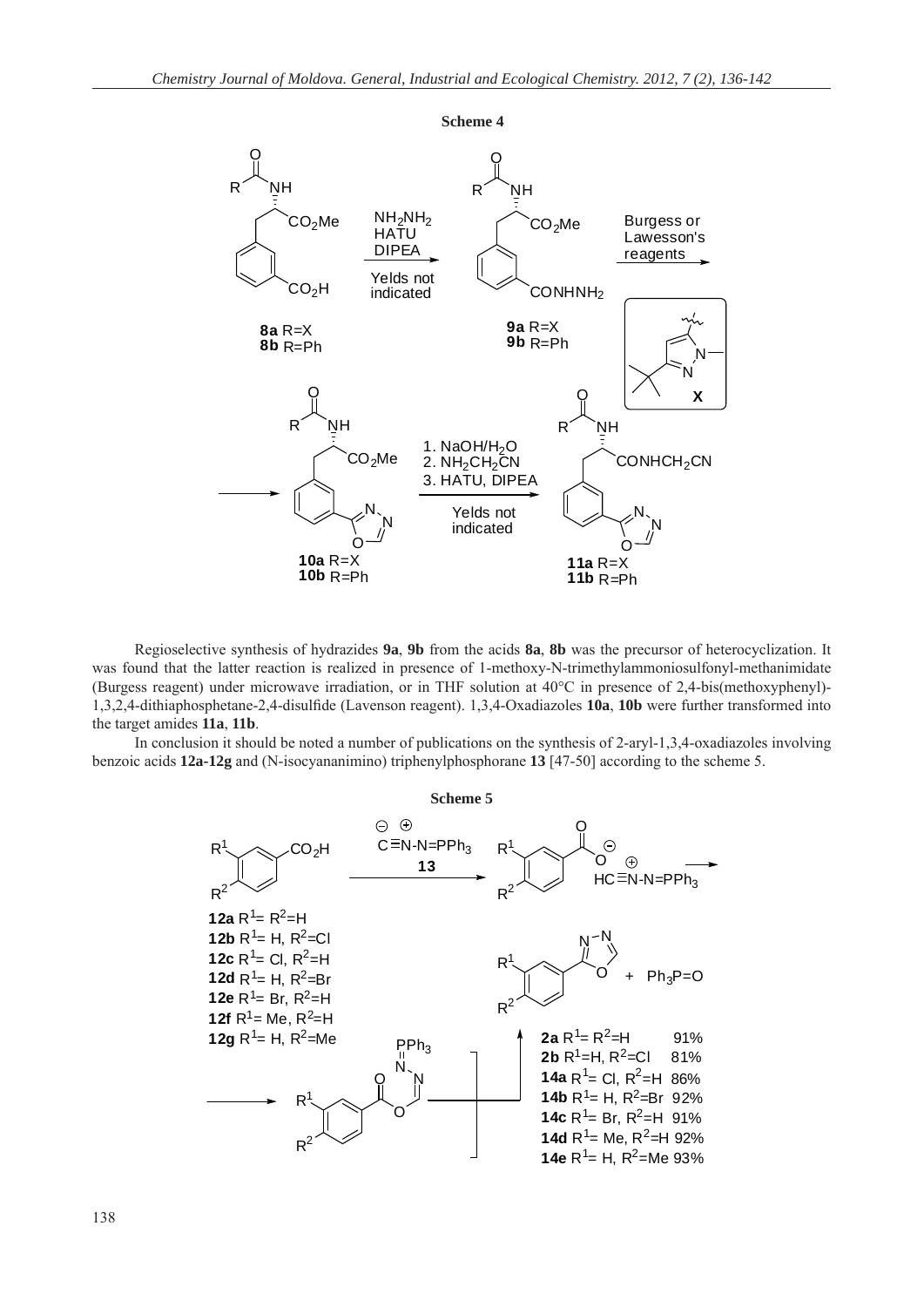The reaction is carried out in methylene chloride at room temperature with ratio of reagents 1:1. The yields of final products **2a**, **2b**, **14a-14e** practically don't depend on the position or chemical nature of the substituent in initial benzoic acids **12a-12g**. This approach avoids transformation of the carboxyl group into hydrazide one and its cyclization into target 2-aryl-1,3,4-oxadiazoles.

Thus, two alternative approaches to monosubstituted 1,3,4-oxadiazoles have been reviewed, one of them can be carried out directly from benzoic acids and (N-isocyananimino) triphenylphosphorane, or by cyclization of benzoic acid hydrazide in presence of orthoesters.

## **3. Synthesis of symmetrically 2,5-disubstituted 1,3,4-oxadiazoles**

One-pot synthesis of 2,5-diphenyl-1,3,4-oxadiazole **17a** has been realized by heating of benzoic acid hydrazide **1a** and benzoic acid **12a** in polyethylene glycol [51] (Scheme 6 ).



Full conversion of the initial **1a**, **12a** catalized by 5 mol%  $InCl_3$ , CuO, NbCl<sub>5</sub>, FeCl<sub>3</sub>, I<sub>2</sub>, CuSO<sub>4</sub> and CAN for 11, 8.5, 9, 9.5, 7, 8 and 5 hours, gave 2,5-diphenyl-1,3,4-oxadiazole **17a** with yields 87%, 79 %, 82%, 73%, 76%, 83% and 98% respectively. In the similar conditions 2,5-diaryl-1,3,4-oxadiazoles **17b-17f** have been synthesized in high yields using 5 mol% CAN, acids 12b, 12g, 16a-16c, and hydrazides 1b, 1d, 15a-15c. Another, less efficient synthesis of 2,5-diphenyl-1,3,4-oxadiazole **17a**, involved the consequent addition of 2-(7-aza-1*H*-benzotriazole-1-yl)-1,1,3,3 tetramethyluronium hexafluorophosphate and then 1-methoxy-N-trimethylammoniosulfonyl-methanimidate (Burgess reagent) to the mixture of hydrazide of benzoic acid **1a** and benzoic acid **12a** [52, 53]. The reaction is carried out at room temperature in THF solution, and the yield of **17a** does not exceed 88%.

Microwave irradiation of the mixture containing benzoic acid  $12a$ ,  $NH_2NH_2$ :2HCl and  $P_2O_5$  in  $H_3PO_4$  make it possible to synthesize symmetrical 1,3,4-oxadiazole **17a** in 2 minutes [54] (Scheme 7).

#### **Scheme 7**

| 0                                                                                                                                                                                                                                                                                                                                                                                                                                                                                                                                                                                                                                                                                                                                                                                                                                                                                                                                                                                                    | NH <sub>2</sub> NH <sub>2</sub> 2HCl,<br>MW, 2-5 min | $R^1$ | $R^3$ | $R^2$ |
|------------------------------------------------------------------------------------------------------------------------------------------------------------------------------------------------------------------------------------------------------------------------------------------------------------------------------------------------------------------------------------------------------------------------------------------------------------------------------------------------------------------------------------------------------------------------------------------------------------------------------------------------------------------------------------------------------------------------------------------------------------------------------------------------------------------------------------------------------------------------------------------------------------------------------------------------------------------------------------------------------|------------------------------------------------------|-------|-------|-------|
| 12a R <sup>1</sup> =R <sup>2</sup> =R <sup>3</sup> =H<br>12b R <sup>1</sup> =Cl, R <sup>2</sup> =R <sup>3</sup> =H<br>12f R <sup>1</sup> =R <sup>2</sup> =R <sup>3</sup> =H<br>12f R <sup>1</sup> =R <sup>3</sup> =H, R <sup>2</sup> =Me<br>16a R <sup>1</sup> =OH, R <sup>2</sup> =R <sup>3</sup> =H<br>16b R <sup>1</sup> =OMe, R <sup>2</sup> =R <sup>3</sup> =H<br>16b R <sup>1</sup> =OMe, R <sup>2</sup> =R <sup>3</sup> =H<br>16b R <sup>1</sup> =OMe, R <sup>2</sup> =R <sup>3</sup> =H<br>16b R <sup>1</sup> =OMe, R <sup>2</sup> =R <sup>3</sup> =H<br>16b R <sup>1</sup> =OMe, R <sup>2</sup> =R <sup>3</sup> =H<br>16b R <sup>1</sup> =OMe, R <sup>2</sup> =R <sup>3</sup> =H<br>16b R <sup>1</sup> =OMe, R <sup>2</sup> =R <sup>3</sup> =H<br>16b R <sup>1</sup> =OMe<br>16b R <sup>1</sup> =R <sup>3</sup> =H, R <sup>2</sup> =OMe<br>16b R <sup>1</sup> =R <sup>3</sup> =H, R <sup>2</sup> =OMe<br>16d%<br>16d%<br>16e R <sup>1</sup> =R <sup>3</sup> =H, R <sup>2</sup> =OMe<br>16d% |                                                      |       |       |       |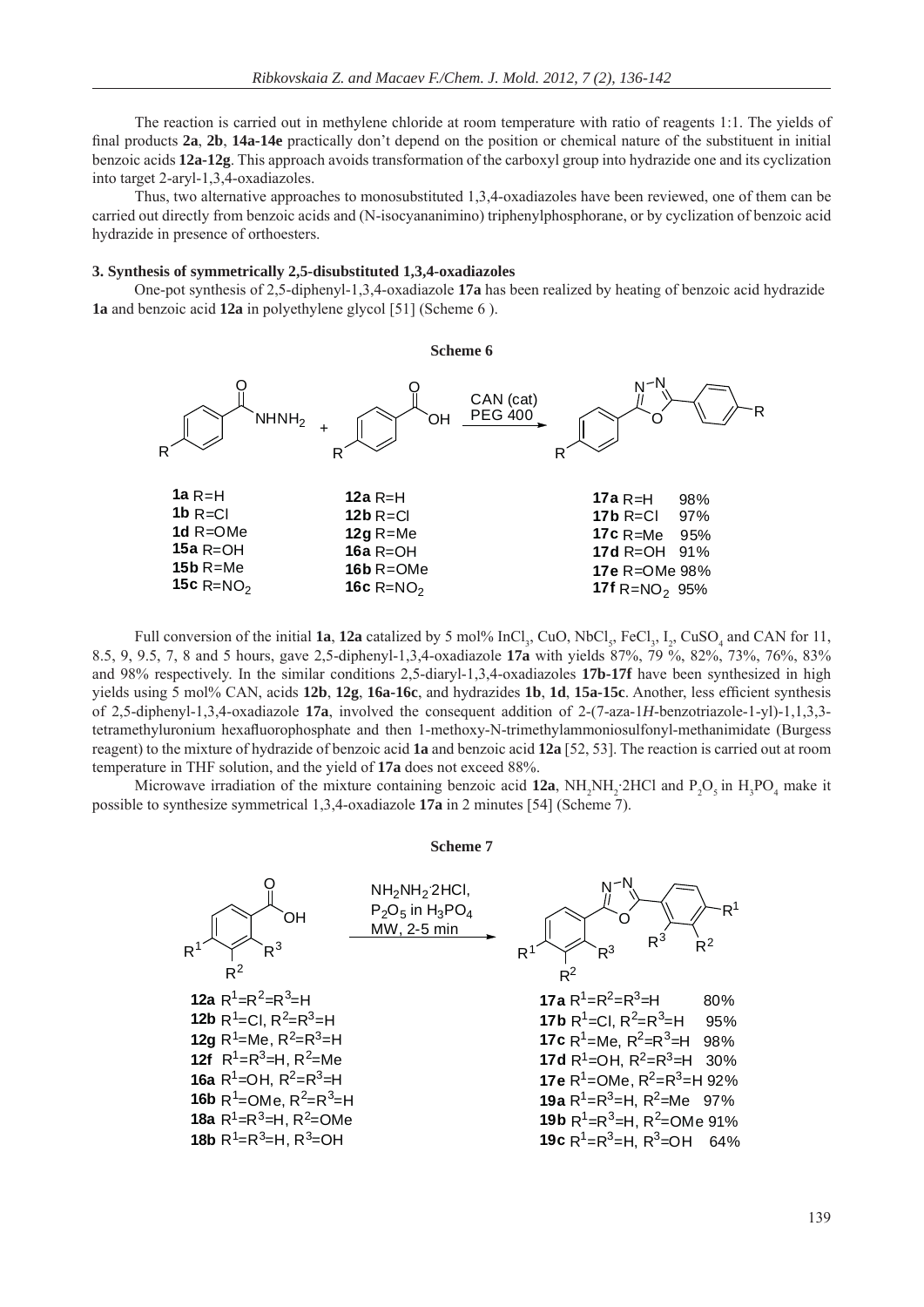For the transformation of substituted benzoic acids **12b-12f**, **16a**, **16b**, **18a, 18b** to the corresponding 2,5-diaryl-1,3,4-oxadiazoles **17b-17e**, **19a-19c,** it's necessary to increase the reaction time up to 5 minutes. In most cases, the products of heterocyclization were obtained in high yields (91% - 98%), except the hydroxy-derivatives **17d**, **19c**, which were obtained in 30% and 64% yields respectively.

Alternative approach to the method discussed above, is a procedure of preliminary obtaining diarylhydrazines **22a-22h** from acids **12a**, **12g**, **16b**, **20a** or from chloranhydrides **21a-21f** [55-58] scheme 8.

## **Scheme 8**



The limiting stage of the transformation: acid (anhydride)  $\rightarrow$  hydrazide  $\rightarrow$  2,5-bis-(aryl)-1,3,4-oxadiazole, in most cases is the reaction of dehydration. When heating hydrazide 22b in POCl, reflux for 8 hours, the yield of 2,5-bis-(4-methylphenyl)-1,3,4-oxadiazole **17c** did not exceed 65% [55]. The quantitative yield of the latter compound was obtained by using the ratio of 1 eq. of 2-chloro-1,3-dimethylimidazolinium chloride (DMC) to 2 eq. of  $Et_3N$  in the solution of  $CH_2Cl_2$  at room temperature [56]. In the latter case, the reaction time was increased up to 21 hours. This method has been used for the synthesis of compounds **17a**, **23a**. The yield and time of the reaction was 86% (16 hours) and 100% (20 hours), respectively. It was also found that  $ZrCl_4$  catalyzes diarylhydrazines cyclization in  $CH_2Cl_2$  at room temperature [57]. 1,3,4-oxadiazoles **17a**, **17e**, **23a** have been synthesized in 3 hours in 71%, 75% and 78% yields respectively.

It should be mentioned that the synthesis of symmetrical 2,5-disubstituted 1,3,4-oxadiazoles from chloranhydrides **21a-21f** without isolation of intermediate diarylhydrazines **22a, 22b, 22e, 22f, 22g, 22h** [58]. Cyclization is realized with  $BF_3$   $Et_2O$  in 1,4-dioxane reflux for 1-2 hours giving products 17a, 17c, 19c, 23b, 23c, 23d in 98%, 97%, 98%, 91%, 93% and 94% yields, respectively.

## **4. Conclusions**

Hereby, the various ways of synthesis for mono-substituted and symmetrically 2,5-disubstituted 1,3,4-oxadiazoles have been analyzed. The important structural characteristic of 2,5-disubstituted 1,3,4-oxadiazoles is the presence of two aromatic rings with a diversity of substituents spaced by a heterocycle. This fact opens up new opportunities for a wide variety of derivatives, which can serve as new useful substances for medicinal chemistry, polymer chemistry and material sciences. It should also be noted that the literature publications contain data on the synthesis of asymmetrical disubstituted 1,3,4-oxadiazoles, discussion of which will be presented in a separate review.

#### **References**

- [1]. Roche, S. P.; Porco, Jr. J. A. Angew. Chem. Int. Ed. 2011, 50, 4068 4093.
- [2]. Metwally, M. A.; Bondock, S.; El-Azap, H.; Kandeel, E.-E. M. J. Sulfur Chem. 2011, 32, 489–519.
- [3]. Malek, K.; Zborowski, K.; Gebski, K.; Proniewicz, L. M.; Schroeder, G. Mol. Phys. 2008, 106, 1823–1833.
- [4]. Sridharan, V.; Menendez, J. C. Chem. Rev. 2010, 110, 3805–3849.
- [5]. Cho, S. H.; Kim, J. Y.; Kwak, J.; Chang, S. Chem. Soc. Rev. 2011, 40, 5068–5083.
- [6]. Shaabani, A.; Maleki, A.; Rezayan, A. H.; Sarvary, A. Mol. Divers. 2011, 15, 41–68.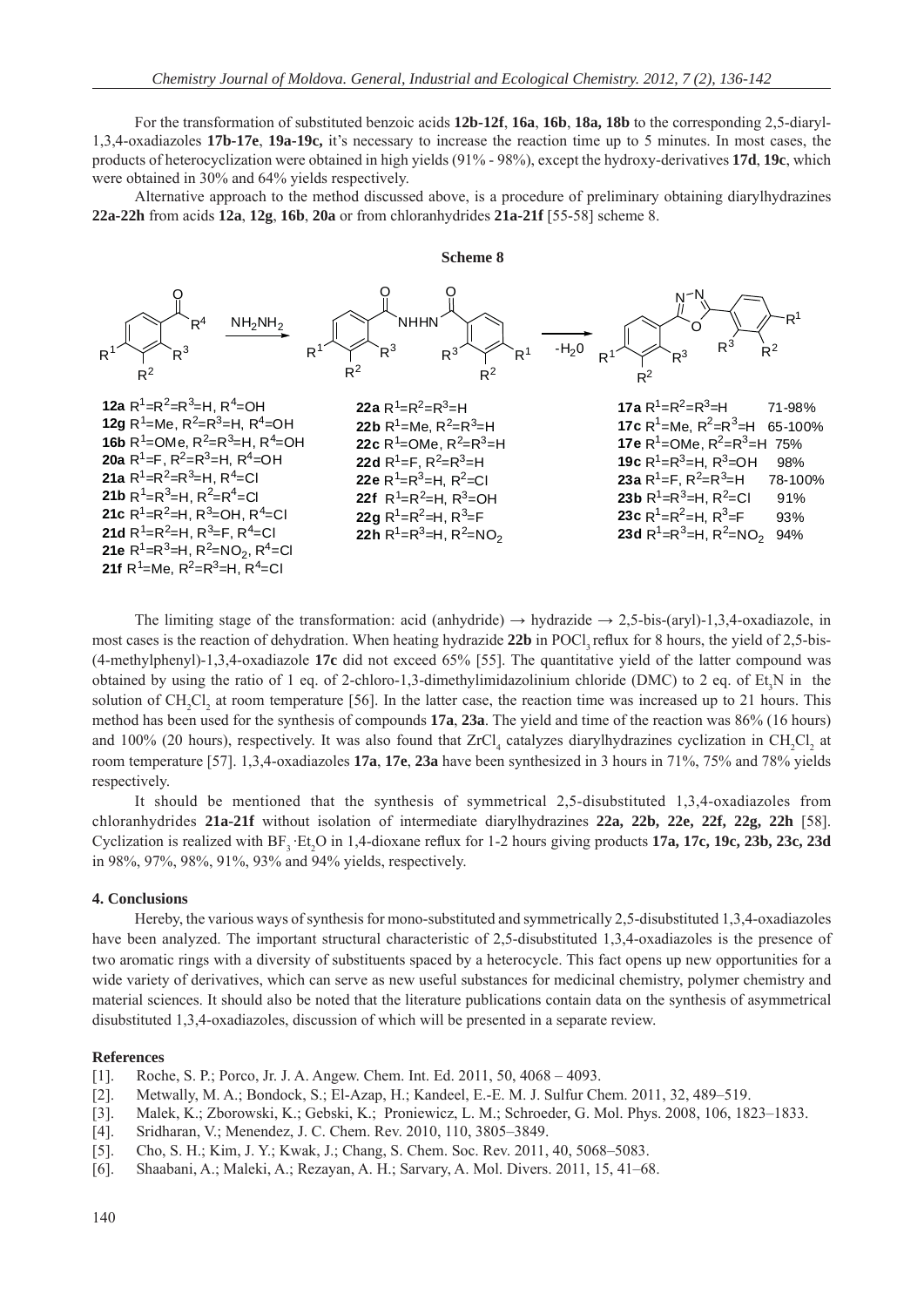- [7]. Climent, M. J.; Corma, A.; Iborra, S. Chem. Rev. 2011, 111, 1072–1133.
- [8]. Liu, C.; Zhang, H.; Shi, W.; Lei, A. Chem. Rev. 2011, 111, 1780–1824.
- [9]. Abu-Orabi, S. T. Med. Chem. Res. 2010, 19, 4–5.
- [10]. Veisi, H.; Ghorbani-Vaghei, R. Tetrahedron. 2010, 66, 7445-7463.
- [11]. Su, W.; Weng, Y.; Jiang, L.; Yang, Y.; Zhao, L.; Chen, Z.; Li, Z.; Li, J. Org. Prep. Proced. Int. 2010, 42, 503–555.
- [12]. Moulin, A.; Bibian, M.; Blayo, A. L.; El Habnouni, S.; Martinez, J.; Fehrentz, J. A. Chem. Rev. 2010, 110, 1809–1827.
- [13]. Katritzky, A. R.; Rachwal, S. Chem. Rev. 2010, 110, 1564–1610.
- [14]. Huszar, D.; Theoclitou, M. E.; Skolnik, J.; Herbst, R. Cancer Metastasis Rev. 2009, 28, 197–208.
- [15]. Kappe, C. O.; Dallinger, D. Mol. Divers. 2009, 13, 71-193.
- [16]. Wong, W.-Y.; Ho, C.-L. Coord. Chem. Rev. 2009, 253, 1709–1758.
- [17]. Candeias, N. R.; Branco, L. C.; Gois, P. M.; Afonso, C. A.; Trindade, A. F. Chem. Rev. 2009, 109, 2703–2802.
- [18]. Nolan, E. M.; Lippard, S. J. Chem. Rev. 2008, 108, 3443–3480.
- [19]. Stockman, R. A. Annu. Rep. Prog. Chem. 2008, 104, 106–126.
- [20]. Zhdankin, V. V.; Stang, P. J. Chem. Rev. 2008, 108, 5299-5358.
- [21]. Chan, W. K. Coord. Chem. Rev. 2007, 251, 2104–2118.
- [22]. McLaughlin, M.; Rubio, S. G.; Tilstam, U.; Ceva Antunes, O. A.; Laird, T.; Zlota, A. Org. Proc. Res. Dev. 2007, 11, 166-177.
- [23]. Khan, M. T. H. Top. Heterocycl. Chem. 2007, 9, 119–138.
- [24]. Nicolaou, K. C.; Edmonds, D. J.; Bulger, P. G. Angew. Chem. Int. Ed. 2006, 45, 7134 7186.
- [25]. de Meijere, A.; Kozhushkov, S. I.; Schill, H. Chem. Rev. 2006, 106, 4926-4996.
- [26]. Rodriquez, M.; Taddei, M. Top. Heterocycl. Chem. 2006, 1, 213-266.
- [27]. Suna, E.; Mutule, I. Top. Curr. Chem. 2006, 266, 49–101.
- [28]. Crosignani, S.; Linclau, B. Top. Heterocycl. Chem. 2006, 1, 129–154.
- [29]. Orlek, B. S.; Blaney, F. E.; Brown, F.; Clark, M. S. G.; Hadley, M. S.; Hatcher, J.; Riley, G. J.; Rosenberg, H. E.; Wadsworth, H. J.; Wyman, P. J. Med. Chem. 1991, 34, 2726–2735.
- [30]. Watjen, F.; Baker, R.; Engelstoff, M.; Herbert, R.; MacLeod, A.; Knight, A.; Merchant, K.; Moseley, J.; Saunders, J.; Swain, C. J.; Wong, E.; Springer, J. P. J. Med. Chem. 1989, 32, 2282–2291.
- [31]. Ankersen, M.; Peschke, B.; Hansen, B. S.; Hansen, T. K. Bioorg. Med. Chem. Lett. 1997, 7, 1293–1298.
- [32]. Khan, M. T. H.; Choidhary, M. I.; Khan, K. M.; Rani, M.; Rahman, A. Bioorg. Med. Chem. 2005, 13, 3385– 3395.
- [33]. Zarghi, A.; Tabatabai, S. A.; Faizi, M.; Ahadian, A.; Navabi, P.; Zanganeh, V.; Shafiee, A. Bioorg. Med. Chem. Lett. 2005, 15, 1863–1865.
- [34]. Shi, W.; Qian, X.; Zhang, R.; Song, G. J. Agric. Food. Chem. 2001, 49, 124–130.
- [35]. Meng, H.; Hung, W. J. Org. Chem. 2000, 65, 3894–3901.
- [36]. Meng, H.; Chen, Z.; Liu, X.; Lia, Y.; Chua, S.; Huang, W. Phys. Chem. Chem. Phys. 1999, 1, 3123–3127.
- [37]. Bottino, F. A.; Pasquale, G. D.; Innelli, P. Macromolecules. 2001, 34, 33–37.
- [38]. Tamoto, N.; Adachi, C.; Nagai, K. Chem. Mater. 1997, 9, 1077–1085.
- [39]. Perez, M. A.; Bermejo, J. M. J. Org. Chem. 1993, 58, 2628–2630.
- [40]. Lee, D. W.; Kwon, K.-Y.; Jin, J. I.; Park, Y.; Kim, Y.-R.; Hwang, I.-W. Chem. Mater. 2001, 13, 565–574.
- [41]. Dabiri, M.; Salehi, P.; Baghbanzadeh, M.; Zolfigol, M. A.; Bahramnejad, M. Synth. Commun. 2007, 37, 1201-1209.
- [42]. Polshettiwar, V.; Varma, R. S. Tetrahedron Lett. 2008, 49, 879–883.
- [43]. Dabiri, M.; Salehi, P.; Baghbanzadeh, M.; Bahramnejad, M. Monatshefte fur Chemie. 2007, 138, 1253–1255.
- [44]. Ohmoto, K.; Yamamoto, T.; Okuma, M.; Horiuchi, T.; Imanishi, H.; Odagaki, Y.; Kawabata, K.; Sekioka, T.; Hirota, Y.; Matsuoka, S.; Nakai, H.; TodaM.; Cheronis, J. C.; Spruce, L. W.; Gyorkos, A.; Wieczorek, M. J. Med. Chem. 2001, 44, 1268-1285.
- [45]. Montgomery, J. I.; Toogood, P. L.; Hutchings, K. M.; Liu, J.; Narasimhan, L.; Braden, T.; Dermyer, M. R.; Kulynych, A. D.; Smith, Y. D.; Warmus, J. S.; Taylor, C. Bioorg. Med. Chem. Lett. 2009, 19, 665–669.
- [46]. Bethel, P. A.; Gerhardt, S.; Jones, E. V.; Kenny, P. W.; Karoutchi, G. I.; Morley, A. D.; Oldham, K.; Rankine, N.; Augustin, M.; Krapp, S.; Simader, H.; Steinbacher, S. Bioorg. Med. Chem. Lett. 2009, 19, 4622–4625.
- [47]. Ramazani, A.; Ahmadi, Y.; Rouhani, M.; Shajari, N.; Souldozi, A. Heteroatom Chem. 2010, 21, 368-372.
- [48]. Ramazani, A.; Rouhani, M.; Rezaei, A.; Shajari, N.; Souldozi, A. Helv. Chim. Acta. 2011, 94, 282-288.
- [49]. Adib, M.; Kesheh, M. R.; Ansari, S.; Bijanzadeh, H. R. Synlett. 2009, 1575–1578.
- [50]. Souldozi, A.; Ramazani, A. Tetrahedron Lett. 2007, 48, 1549-1551.
- [51]. Kidwai, M.; Bhatnagar, D.; Mishra, N. K. Green Chem. Lett. Rev. 2010, 3, 55-59.
- [52]. Li, C.; Dickson, H. D. Tetrahedron Lett. 2009, 50, 6435–6439.